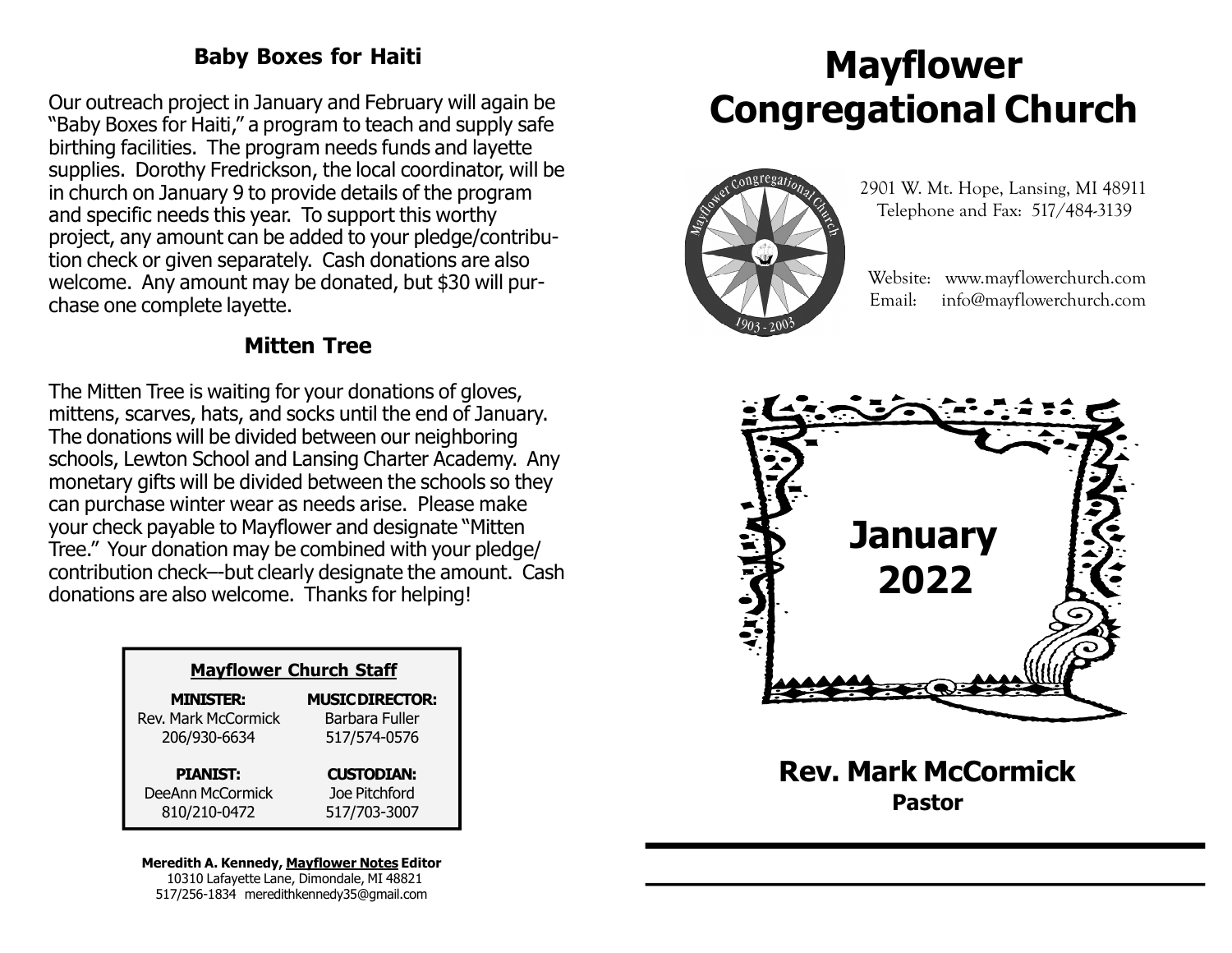# It's happening in January...

- 1/2 Communion
- 1/9 Annual Reports due
- 1/9 Trustees after church
- 1/15 Deadline for February Mayflower Notes
- 1/16 Prudential Council after church
- 1/23 Annual Meeting after church
- 1/30 Advent House Lunches

### Weekly Events:

Women's Bible Study: Wednesdays at 10:30 a.m. (January 12 and 19 only) Exercise Class: Weekdays at 5:00 p.m. on Zoom





## BIRTHDAYS

- 1/5 Martha Woodward (90)
- 1/24 Susan Schweinfurth
- 1/25 Charles Fleck
- 1/28 Kathryn Fuller

## ANNIVERSARIES

1/1 - Jerry and Barb Fuller (50 years) 1/25 - Tom and Marsha Hacker (41 years)

## OUTREACH FOCUSES (see info on back)

Mitten Tree

Baby Boxes for Haiti

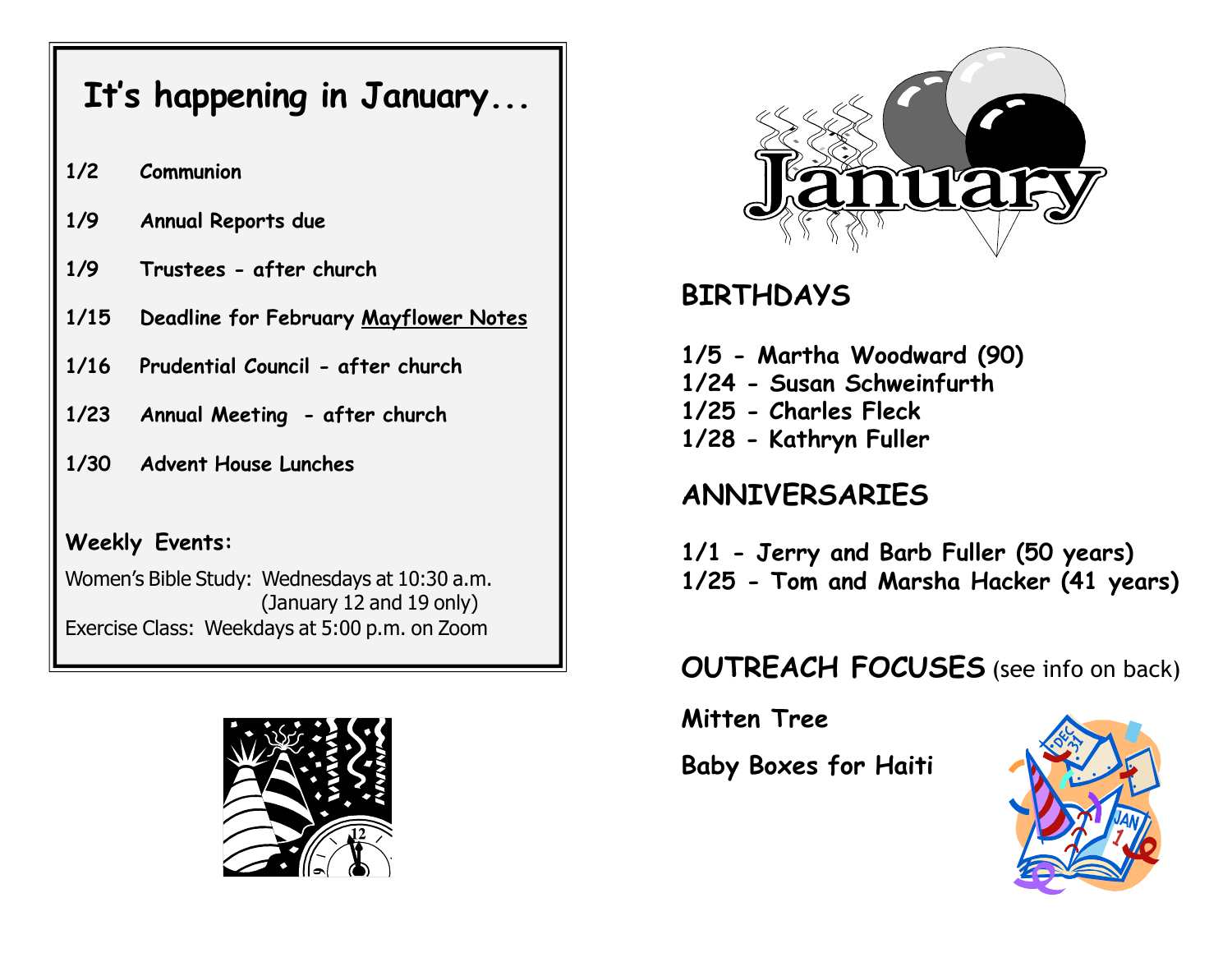### Mayflower Financial News

We've continued to receive donations toward the significant expense of the new office lobby entrance doors. Thanks so much!

Thanks, too, for your generous support of our November outreach projects: \$525 was donated for the Harvest Festival (plus the purchased produce and food items) and \$150 has been donated so far for the Mitten Tree. Please continue to support our current outreach projects: the Mitten Tree and the Christmas Eve collection for the Salvation Army. In addition to the Mitten Tree continuing in January, we'll be collecting for the Baby Boxes for Haiti through the end of February.

The following is a summary of our finances as of November 30:

| Income:<br>Expenses:          | S<br>10,469.79<br>12,980.63<br>$$ -2,510.84$ |
|-------------------------------|----------------------------------------------|
| <b>YTD</b> for Eleven Months: |                                              |
| Income:<br>Expenses:          | \$108,758.86<br>121,076.32                   |
|                               | $$-12,317.46$                                |
| <b>Fund Balances:</b>         |                                              |
| Checking:                     | \$5,577.14                                   |
| Savings:                      | 95,453.20                                    |
| Certificate of Deposit:       | 22,626.39                                    |
|                               | \$123,656.73                                 |

Detailed financial reports are in the brochure rack in the lobby or can be emailed to you. Contact us if you have questions or want a copy.



—Linda Wheeler, Treasurer, and Lorraine Finison, Financial Secretary

## Pastor Mark's Musings

Happy New Year! That sounds rhetorical and not very "pastoral." But it is a common greeting and usually added to the greeting "Merry Christmas." "Happy New Year" conveys an abundance of hope, which is a cornerstone of human existence. Hope is also a cornerstone of our Christian faith.

In our current circumstances in the world, in our community, in our church, and in our lives, we are living in a time where all of us must depend more upon hope than at any time in recent memory. I have never lived through a period where I depend more upon hope. We all hope for better circumstances, especially as it relates to the health and well-being of our friends, family, neighbors, and fellow church members. We know people whose lives have been affected by COVID, some of whom have died. We have also seen the effects of our great political divide, affecting our relationships with people. We all hope for things to improve. But from the perspective of our faith, hope is far more than wishing for better circumstances. For our spiritual well-being, hoping has more to do with coping. We don't know when the pandemic will end. We don't know when our great political divide will lessen. But can our trust and hope in God help us cope? Yes. How?

First, we look back. Has God helped us through difficult circumstances? Has the "Beloved Community," otherwise known as the church, been a part of our hoping and coping? How about our beloved family members? Have they helped? Hopefully, the answer to these questions is "yes."

Secondly, we look to the future. God has given us hope for a future with God, both with the record of scripture and with a sense of eternity within our very being. All of this makes the present a very real time to place our hope into God's hands with the help, support, and encouragement from all those within the Beloved Community. Let us be the hope for each other as we all hope in God.

Happy New Year, Mayflower!

Pastor Mark